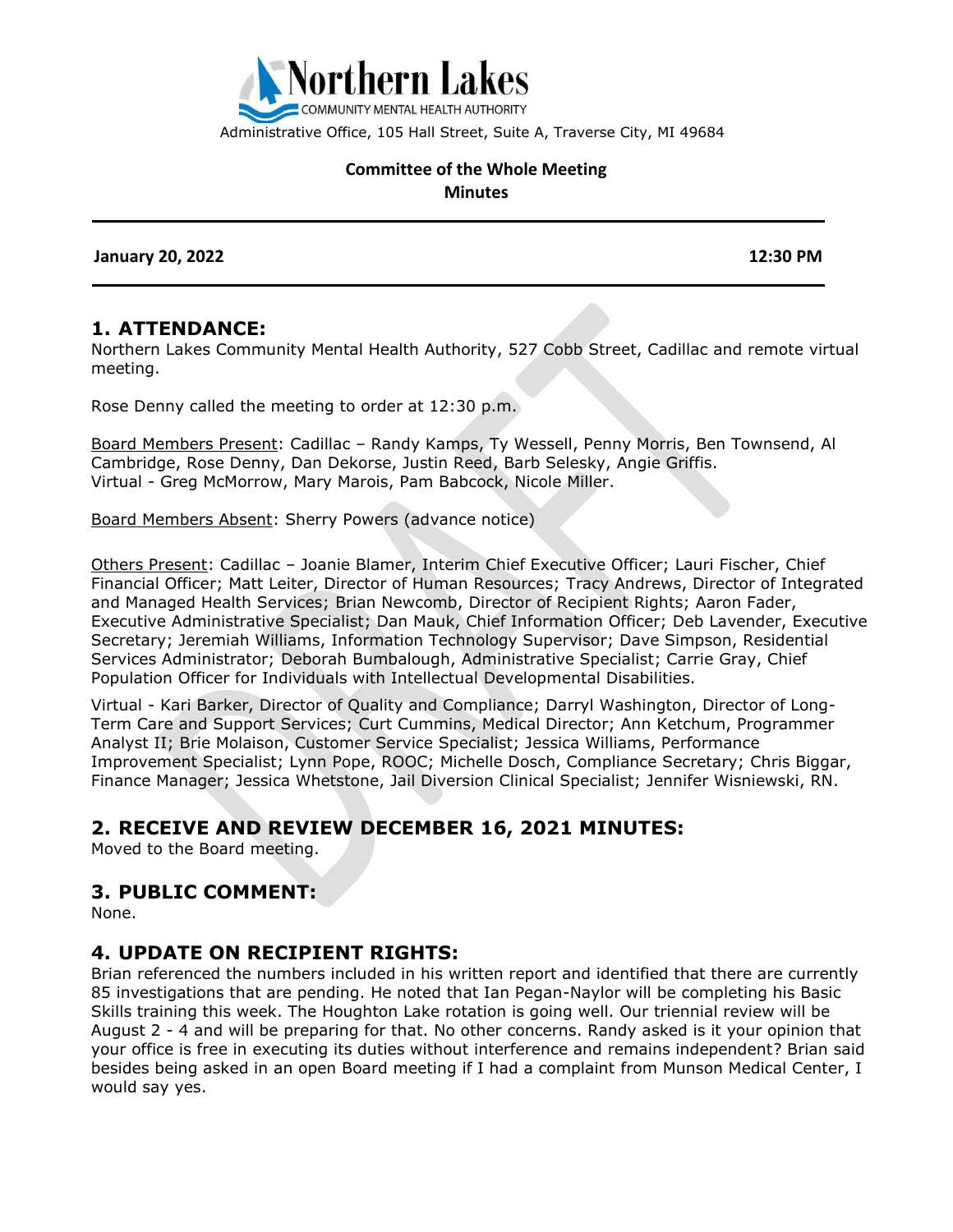# **5. 2021 ANNUAL REVIEW:**

Joanie indicated that she would highlight the activities this past year and would allow time for Executive Team members to provide comments and answer any questions. Joanie noted that we had our CARF review in December; we also completed the strategic plan with Executive Team and had an opportunity for input; administratively we are at 6.6% administrative costs rate; integrated health program as well as the behavioral health home program grew last year and also serves the mild to moderate; our MI Choice program was expanded to cover more counties.

The **Medical Director report** was reviewed noting accomplishments and works in progress. There were no questions.

**Chief Population Officer, Individuals with Intellectual and Developmental Disabilities** was reviewed noting the Case Management Operations, Employment, Independence, Community Connections, Children's IDD Team, Specialized Residential Unit, Grand Traverse Industries, Hope Network, ROOC, OBRA Program and identified Works in Progress. Carrie clarified in the ROOC Report that there was 73% satisfaction rate with CMH services. It is their satisfaction with ROOC services. Barb noted her concern with that number and referenced the last Board meeting that people want accountability from us. Carrie noted that it is with ROOC services. Barb indicated her concern that this was published without our comment and doesn't want to contribute to individuals feeling that we are not doing anything. Al identified there was a number that surprised him that three consumers obtained part time jobs in the community and he expected to see a much larger number with the shortage of workers. Carrie noted that with COVID it has been very hard to place consumers in the community. Al noted as far as ROOC he is not sure what the concern is. They do send out a satisfaction survey. He and his son are extremely satisfied. He does not know how they determine 73% satisfaction. He noted that ROOC serves a tremendous range of individuals with disabilities. Generally, they are considered a very good program and also a program that has come a long way in terms of community involvement and people being involved in the community. Carrie agreed and identified that we have a very good working relationship. That is why she wanted to clarify that this is their internal survey. She did not alter any of that information and it came directly from their CEO in their Annual Report. Joanie said that it says stakeholder satisfaction and it says that CMH answered we were only 76% satisfied with them. We should follow-up with ROOC and see what does this mean and what can we do to improve it? Randy referenced the 130 self-determination arrangements. How does this compare to prior years? Carrie noted it is increasing yearly. Randy noted he would be very interested moving forward whether we are advancing, declining and noted that these self-determination arrangements are complex and to him one of the most valuable services that we offer. The success to him is very important. Randy noted we have 174 hab waiver slots. Are those all full or do we have a waiting list? Carrie reports that we do not have a waiting list. We submit packets to MDHHS as soon as we get them. We just learned that there are 20 slots available to our region. Now the whole region, they are not prioritizing these, we used to have to get together monthly and prioritize packets with the NMRE. Now they are taking them and submitting them. The state determines the eligibility and authorizes the services. Randy noted that this is more slots than we used to have. Carrie responded correct. Last time she reported it was 160. Randy noted again that getting a slot is no easy task. He appreciates the fact that they are taking them on a first come first served basis. That has pros and cons.

**Director of Quality and Compliance** reviewed the accomplishments, NMRE Quality Indicators, and Works in Progress as well as for Customer Services. Kari noted that we modeled our PMQI program after how everyone reported at the Board meeting and there were questions and there was follow-up. We are getting a lot of traction and being more data driven. It is working out well. Dan asked if the CARF requirements incorporated in administrative policies so that staff is aware of CARF requirements. Kari noted that yes CARF requirements are intertwined in our policies. Randy asked about the language on page 9 under satisfaction – we have received positive feedback from our first batch of surveys? I realize you surveyed consumers with IDD and their families but there could be significantly different responses coming from the consumer as opposed to the family. I am asking for a little more meat on this. Kari noted I should have been a little more clear. When we were looking at surveys provided to individuals post discharge we were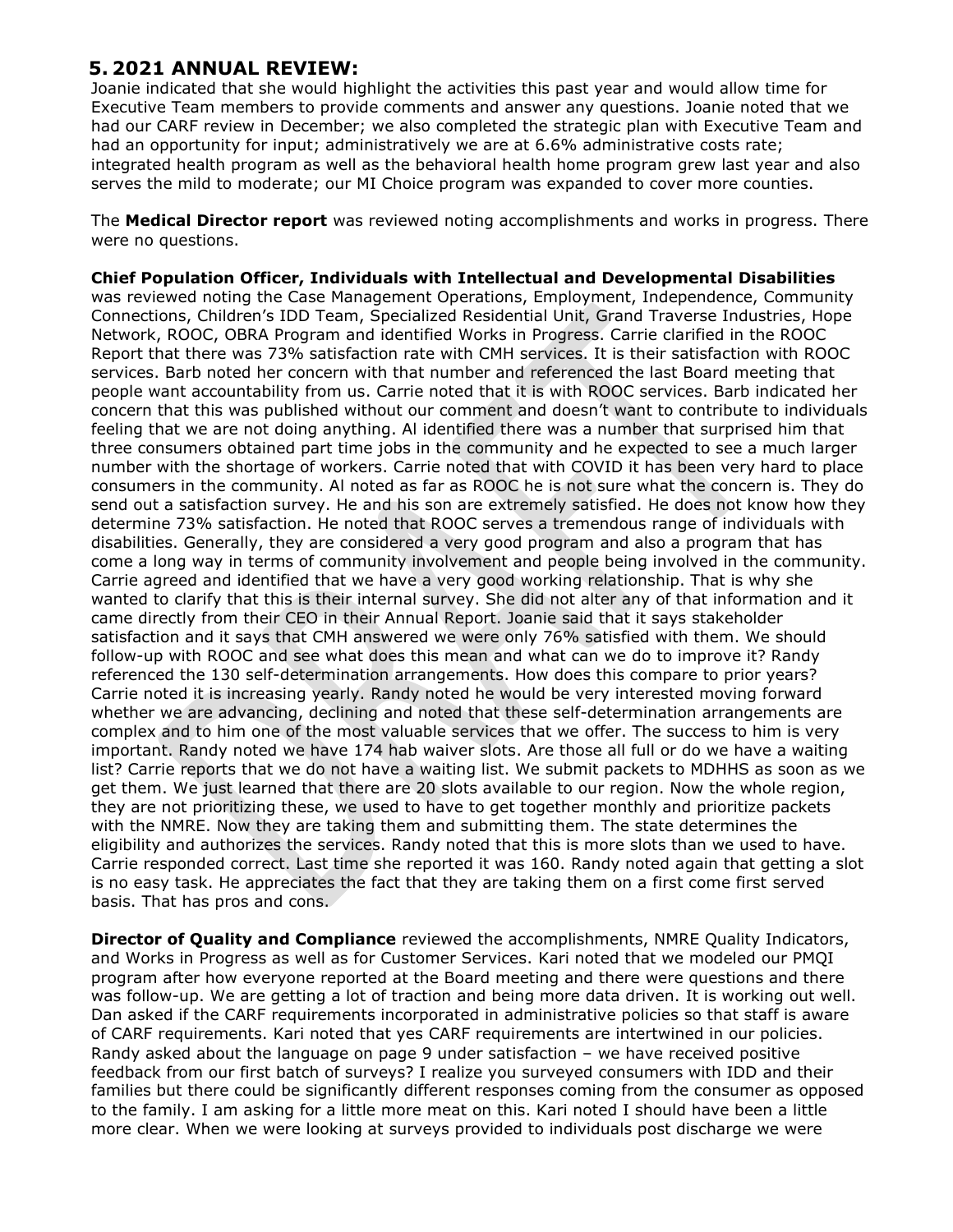brainstorming with Brie our Customer Services person and she was getting a lot of people who refused to do the survey. We said what is going on with the survey? The survey was 26 questions long and had been around for a very long time. We picked out the 5 most important questions and we started asking people to do the 5 question survey. The feedback has been positive regarding this 5 question survey for individuals and families with IDD that is what she is speaking to. The people have been more than happy to answer the questions and have given us that feedback. We don't have enough feedback yet because it is brand new to let you know where we are at. I think we will see a dividing up individuals served and their families or guardian. Randy referenced page 10 percentages listed question is compared to what or whom? Upheld 11 times or 73% that may be awesome or it may be the worst performance on the planet. Please allow me to ask or suggest that we benchmark these things based upon at a minimum a regional average but then again state averages would be important. It may not be useful outside the state. Kari noted that is a great idea and that we will benchmark and that we will look at regionally as well as at the state like we are doing with our BHTEDS and our performance indicators. I am not sure that 73% is right either because we brought up at our PMQI meeting what does that 73% mean? That means that 27% of the time let's say it was over turned. Does that mean that we made the wrong decision in the first place and that we shouldn't have made that decision or does it mean that person doing the review may be didn't have all of the information. How do we know on what end that something went wrong? We are looking into that to drill down a little further to make sure that on the front end of things that we are making the right decisions. We have all the information in front of us and we have all of the regulations and there is a complete understanding of what is being asked of us if we deny services. Also, the person reviewing it did they have enough information as well to make that decision? I think the benchmarks are great and personally 73% seems low to me. I would expect that we would have an overturn rate of 5% or less. They are talking about it and she likes the benchmarks. Randy gave an example. He will not place any expectations on what the benchmark will be and it is important to understand that a) a benchmark is a benchmark and I do understand that the complexities of this business aren't always bore out in these surveys. There is some understanding that goes with gee we overturned 27% of the time. He will be looking for we were overturned 27% of the time but what does that mean? Is that because you didn't dot an I or is it because you missed the mark? Kari noted exactly. That is what we are on top of and maybe next month we will have an answer for you.

**Chief Financial Officer** reviewed the accomplishments for Financial, Staffing, Technology and Data, Self-determination, Maintenance, and Works in Progress. Lauri noted that the standard cost allocation methodology that has been a very big project statewide with lots of communication between the PIHPS and CMHs and is a standing agenda item in our annual and twice annual conference and is continuing to be discussed all the time. Randy asked if there is still one individual that has well over 200 folks that they are guardian for in Grand Traverse County? Is that still the situation? Lauri responded it is. Randy brings this up because this is a huge problem. This individual is, I believe, in their late 80's or early 90s. They have guardianship relationships with well over 200 folks. When this person goes we have a major problem on our hands. So, if you around the table have any ideas or input or suggestions or anything to bring forward to address this issue please do. Lauri noted that the one thing she will say about this woman who has taken on this level of a role is that she does now have an individual working with her. So it is a two person team working out of that office now. Which is great news for us. Randy noted thanks for mentioning that.

**Chief Population Officer for Mental Illness** reviewed the Clerical Support, Resiliency and Recovery Accomplishments as well as Works in Progress, which included Children and Families and Adults with Mental Illness. Randy referenced page 15, item 4 he asked for a quick synopsis of our Infant Mental Health Program. Joanie noted is provided by our Children and Families Unit and their focus is to help with the connection between a mother and her baby. If we can provide preventative care at that level then we won't have the intensive services later on in life. Randy asked about the scope of this program? Is it across all counties, how many people do we serve for this program? Joanie noted it is across all counties. Infant Mental Health we provide 2,458 transactions. It is a very intensive service. Randy asked about #7 the Juvenile Justice Diversion Program in Grand Traverse and Leelanau Counties. He was struck by, he realized that everything was predicated on 15 participants correct? Joanie noted no. At the time we wrote this report we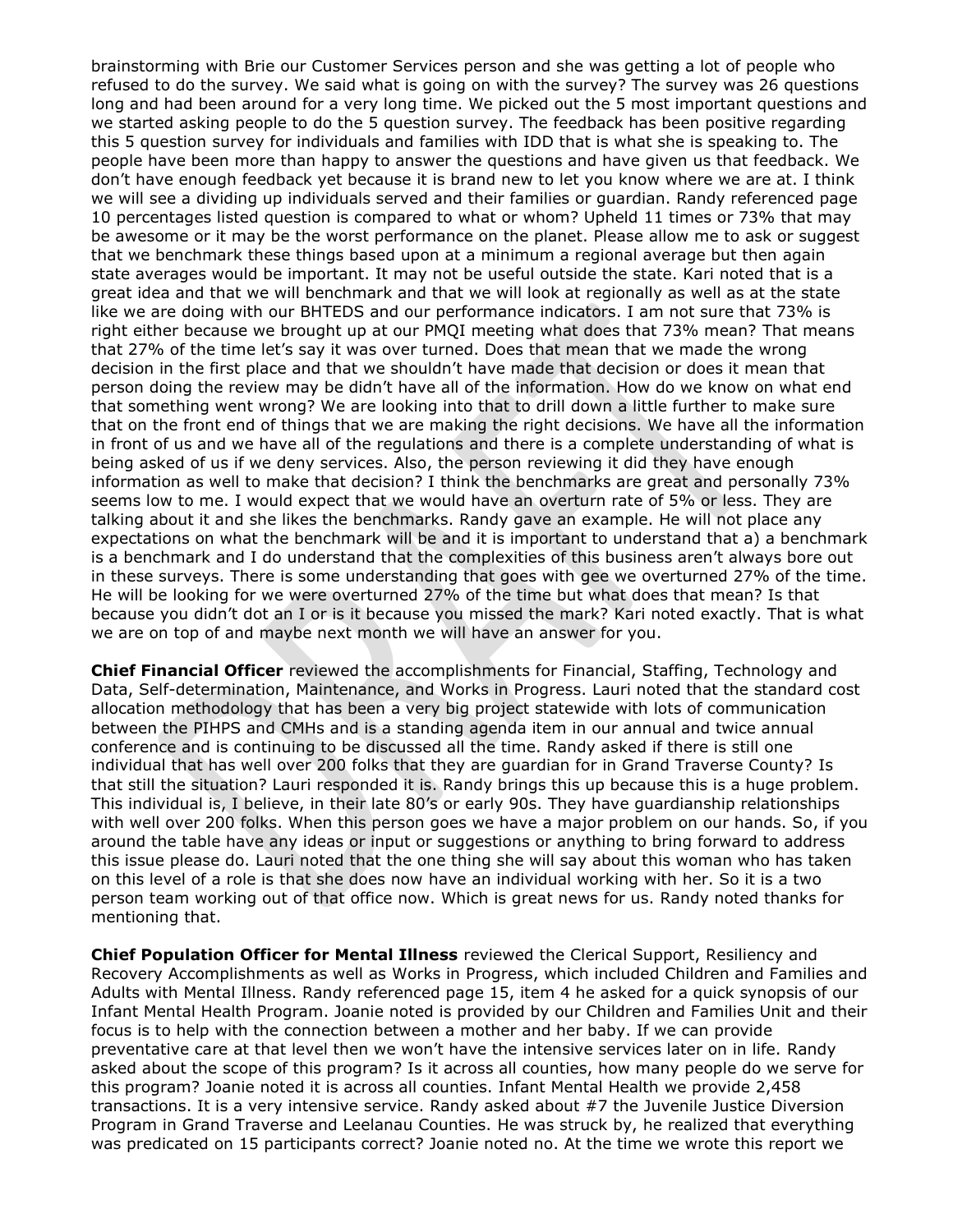had 15 active, total we have done 168 referrals. We have assessed 168 people and then we make referrals. The grant doesn't allow us to provide treatment of this program. We have to do an assessment and refer them out to care. Randy noted over the past fiscal year we had 168 referrals between the two counties right? Of that 168 how many people went through the program? They were referred, we got them, then we assessed them and then we tried to help them. Joanie noted that 168 of them would have gone through the assessment, 39% of them successfully completed their program. What we identified with the court that this would serve their needs and would likely prevent them from approaching the court again 39% successfully completed. Randy said that says to me that 61% he was very confused. Joanie noted that the assessment was 168 referrals and 39% that says thank you for your assessment and referral and they decided to go to court. 2% of the people moved. This all would come to that total of 168 in raw numbers. Randy says that this gives him the impression that our take rate, if you will, people choosing to go into the program that there are more people choosing not to go into the program than choosing to go into the program. When they go into the program almost 40% get part of the way through the program and drop out. He would hope that, he doesn't understand the complexities, he is wondering how we can improve the sale if you will. Because this is the answer, if you will, to a lot of problems that we have. What are we doing to improve the take rate? After that once we get the take rate up there then we have to make sure that they stick through it and we have tools incentives to get them successfully through the program. Then we also have to look at how we compare to other programs? Are we using best practices? Joanie noted it is a challenge in many ways. This particular program we entered into the grant program after it was already established. We do it differently than the other cohorts that we have in that our Prosecuting Attorney sends the vast majority of them to us where the others are in the schools. One of the barriers that we do have in terms of the take rate that we get the referrals from the school that we can see the child. In the Mental Health Code if they are over 14 you can serve the person without parental consent. They may go into it and we do the assessment and we are talking with the youth but they don't want their parents to know. So they don't go into services because their parents have to know. It is two fold, the crux of the program isn't that your involved with the court it is that your at risk of being involved. That can come from the schools in terms of truancy rates and things like that. I think that your point is well taken about how do we help people engage and increase the take and that we get some guidance from MDHHS. They meet with us quarterly as a whole group in the state that are participating in this program and we talk about what is working what is not and what can we do. They also meet with us every other month just our team alone. We talk about what we are struggling with and what we are doing well. The person at the state is really good about recommending what our successes are and capitalizing on that so that everyone can learn. We do have some opportunity to do that but we are not alone with that low take rate that comes from adolescents that get referred but then they choose not to do it because they don't want people to know. Randy noted to him as a parent he would want to be involved, he is telling the NMRE the stupid list of rules that need to be changed. Again, he gets the complexities, he will end in saying he really thinks that we should focus a bit this can bear great fruit just like the Infant Mental Health Program. Mary commented about the works in progress particularly the ones that start with the word continue. It would be nice to be able to see a little bit more definition than just continue. Just as an example it would be the last one in terms of expanding the use of iPads for crisis intervention and inpatient screenings to maybe to be more specific to expanding them to certain communities or certain organizations or whatever. Just using the word continue sounds like a maintenance thing. When I read these they don't look like maintenance things they look like things when the intent is to increase or improve or do some things like an action. Randy noted in Joanie's defense, Mary and I had relatively the same thought. When I sat back and looked over my shoulder Joanie has been providing two activities, seems like forever. He is willing to give a pass on continue. It is quite a feat to jump into a fully active, fully functioning, fully engaged CMH as the CEO Interim. Joanie rightly fully took the job on stepping into some shoes and hit the ground running. For the most part, did a marvelous job and continues to do a marvelous job and he is willing to give Joanie a continue on that. We look forward to more in the future.

**Chief Information Officer** reviewed the Accomplishments with Consumer and Community Ends with Staff Settled in to Off-Site, Help Desk Ticketing, Expanded Distributed Workforce Support, Clinical Document Archive, Security Risk Assessment, Who Connects to our Network,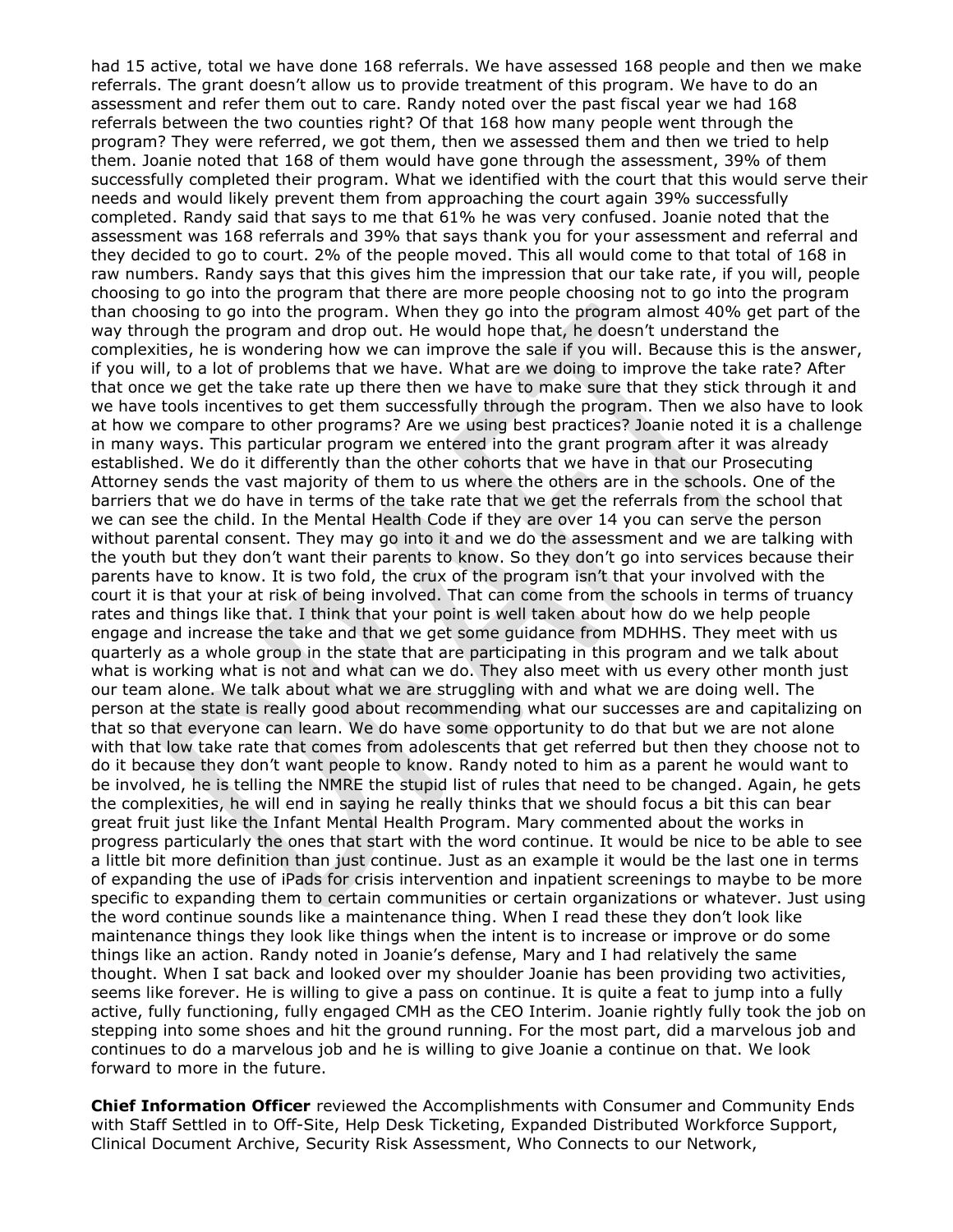Collaboration, Beyond Internal Collaboration, Reporting to Support Staff, Archiving and Retiring Avatar data, Intranet Site to Cloud Development, Wealth of How-tos, Virtual Meeting Support. Dan added that we are pursuing for these meetings a different concept for our audio systems that is very expensive. There are two factors that come into play is to have a mobile system that puts us into a wireless realm as well as the sheer dimension and to rebroadcast the sound into the room which causes impact. Especially when your in a mobile situation. We are looking at options. We did apply for some funding through the FCC to address the Cloud as well as for the doximity and for laptops and iPads. Randy commented that it amazes him of the log in attempts reduction this whole program that is a result of the program. Page 25 of your report Worldwide prior to 2FA. The latest is that your delivery has arrived and please click on this. Going back to your virtual discussion please press on that. He believes there is \$2 million dollars carry forward this year. It is a one-time deal. Dan noted that the worst part of the audio systems is a lot of money for a very small improvement. We can still broadcast audio it is a difficult challenge of audio feedback. Randy noted another challenge is shelf life. As soon as you buy it is out of date. Dan noted that we are experiencing that with this system. These are wireless microphones that the bandwidth has been sold off by the FCC. We continually have to adjust for that. We want to lay at a much better place that is the challenge and don't want to be stuck with a system we don't like.

**Director of Human Resources** reviewed Accomplishments with Consumer and Community Ends, Committee Updates, Works in Progress. Referenced the Board Operated Homes. We are seeing an uptick of interest in individuals being interviewed and hired. Matt noted that Dave Simpson is in the office today interviewing three applicants. He has seen a nice response to the ad campaign. We interviewed an individual for a supervisor and are working on an offer right now for one of those key openings. He noted that the wellness one is so important, and we passed out last month the cookbooks to the Board. This is just one little something that is creative that we do. He appreciates the staff spending the time on that committee attending once a month. It is good for staff and appreciates staff putting all the time and creativity into that. Dan noted a couple of months ago the Board approved an advertising campaign to help find employees. How is that being measured the effectiveness of that? Matt noted that we are looking at that very closely. We have filled over 10 positions since the Board meeting last month. We have several RCA candidates. We are keeping a close eye on that month to month because we wanted to know where we are at in a few months and is this a worthy investment for the future. Dan asked about postings. There were 119 in 2021 and asked about current postings? Matt noted that we were at 58 last month and 49 postings across the offices right now. Randy noted he would hope that Matt would put an ear in the room with the folks who just received a \$150,000 grant to establish wellness programs in TCAPS. He suggested that a phone contact, what can we learn from you? Rose asked about the COVID-19 Task Force did you get people who had different views? Do you have people who have looked at the other side that is censored? Joanie noted the makeup of the task force. We talk about a hybrid workforce and what that would look like. We continue to talk about the regulations. We hired a Behavioral Health Operations Manager, and he has a lot of information and has been a point person for us. We don't get into people's personal beliefs. She noted the current mandate and noted that staff can apply for a medical exemption. In terms of the other side, I work with our general partners and bring that information back. We discuss whether we have to enforce the mandate for the vaccine. She also talks with the other CMHs. We take the information back to the task force, we talk and we make a decision how to proceed. We send out a communication to all staff of what was discussed and the decisions.

**Director Office of Recipient Rights** reviewed their Accomplishments and Works in Progress. There were no questions.

**Director of Managed and Integrated Health Care Services** reviewed the accomplishments and Works in Progress for Network Management, Integrated Health Clinic, Communications and Public Relations, Behavioral Health Home. Randy referenced page 44 in regard to the 200% increase. Is the name going to change across the region? Tracy noted that has changed for us to the Chat Program. Some of the other CMHSPs in our region have followed suit and have also assigned a name to their program. Referenced the Hatch program, 18 and Under Program Kids Count. Randy will bring that up at the NMRE. Going back to the 200%. We have and continue to have high hopes for this even though it is a limited set of diagnoses and focused specifically on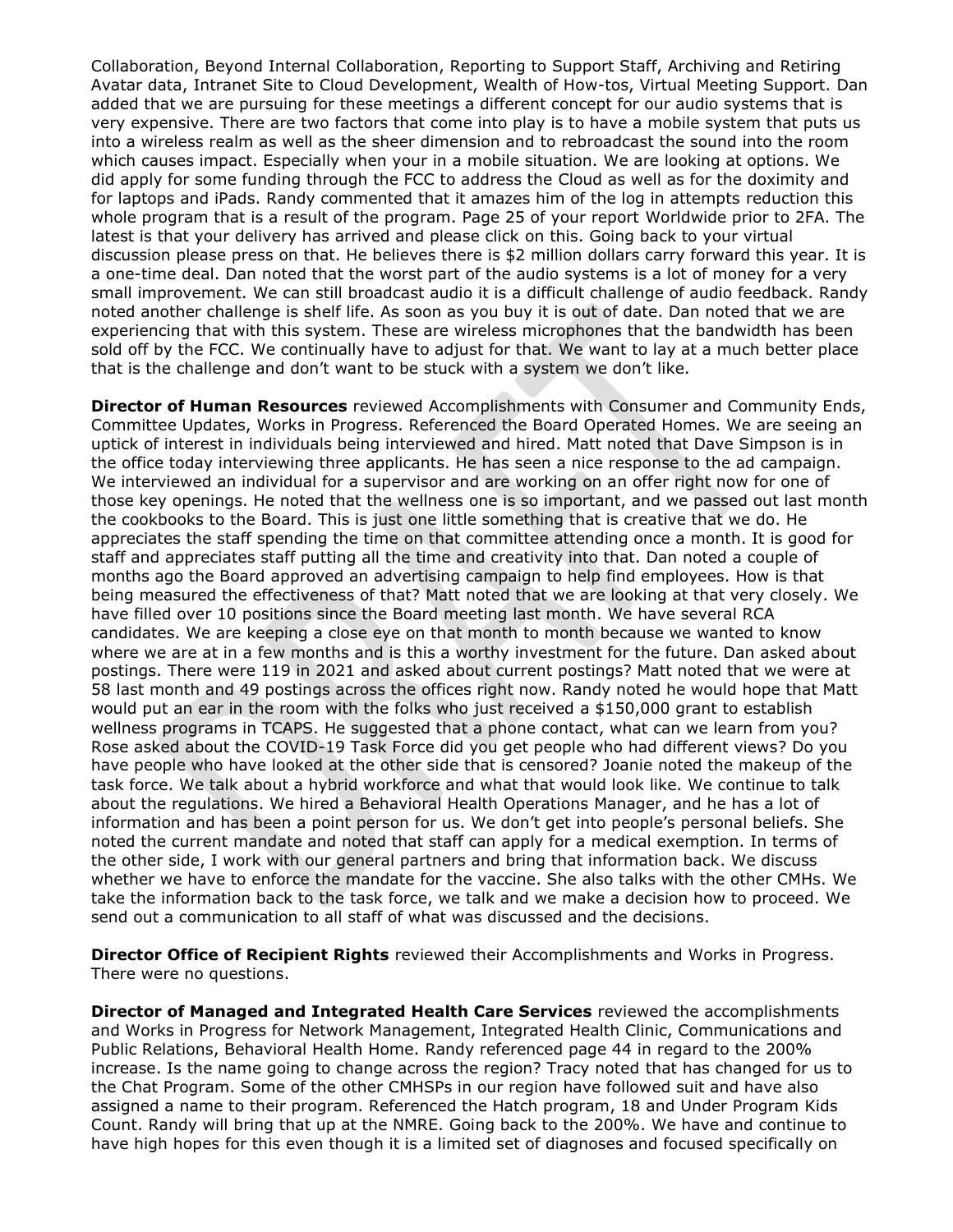the severe. Our first concrete step on staving off the Shirkey's of the world. We have 75. How many people might qualify for this? This is something that is the consumer's choice. What is our population out there that we are looking to "sell this to" and expand? Tracy noted that the last information from the NMRE contained a list of eligible people within our counties. There were 18,000 that met criteria within our catchment area. Of those 18,000 people there were about 3500 were currently or at that time were already receiving services through Northern Lakes. We initiated our build of the program because so much more was operational and so on by focusing on those individuals. Just today we received an updated list of eligibles and I have not had an opportunity to filter through that to give you updated numbers. The one thing that we have continued to do in working with Andrew Waite, who is the Operations Manager for that program, is to reach out to community partners. We have been ongoing meeting with community partners, sharing the program and showing how it will be beneficial to people that they serve who may not be people that we serve. We have received our first external referral from a primary care provider this week. We do continue to grow and as of yesterday we were at 108 up from 75. Our next step is to continue to work with internal people that we serve here but also reaching out to providers in the community. Randy asked how can the NMRE improve our situation? What assistance can they give us or should we be asking from them? I don't want to grow if we had 18,000 people come in we don't have enough staff for that. Which is a catch 22 of this. We have to do this rationally. That said we need to grow a lot faster simply because there are great pressures at the state level to do away with this. The success of this program is critical in my opinion for all of our services to remain delivered in the public sector. This is the way we prove we know what we are doing or that we can do it. What can the NMRE do? Give it some thought. In his opinion, anything that we can help collectively or regionally helps us all. If you are seeing things like if he goes back to his stupid rules, if there is a stupid rule let us know so that we can get it changed. Tracy noted that the NMRE overall has been very helpful. Quite frankly we have met ongoingly for about a year and a half. They have been very responsive and Sara who was here earlier met with the region with MDHHS representatives from each CMHSP ongoing and right now are meeting every two weeks. They are always available, very responsive, very collaborative with the other CMHSPs. There is one thing that is missing, not as a reflection of the NMRE, is that we have to do what many of programs have to do is blow up that balloon until it bursts so that we can add more staff. For example, for every 100 persons enrolled the model is that we can have 4-5 FTEs. We were very fortunate to apply for and receive a grant to add 3 FTEs to help build our program rather than maxing the staff then adding 1 staff at a time to the program as we could. The lack of resources in that way and the lack of front loading the program to grow those programs more effectively and quicker with the other CMHSPs has been a challenge. Many of the CMHSPs are trying to work with staff that they already have on board and they are just adding one more thing to their plate to do. That has been one of our biggest challenges regionally. Advocacy purpose would be help to front end load some of the funds that allow us to build those programs without stretching people so thin that we can before we can add more staff.

**Northern Health Care Management** reviewed Planned Improvements, Budget, Staffing Accomplishments and Planned Improvements, Community Engagement Accomplishments/Planned Improvements. There were no questions.

# **6. COUNTY COMMISSIONERS SURVEY RESULTS:**

Joanie referenced the results of the County Commission Surveys. There were 22 of 42 that responded. The Board will want to have a discussion moving forward whether they want to change this process. The biggest weakness that was identified by the counties the common theme was family support. Reference was made to Leelanau County that there were only 3 commissioners who responded. It was noted that the total response was a little less than previous years. It was suggested that next year we may want to distribute this to commissioners and wait for their response when we do our annual presentation. It is important that commissioners know about the agency and what services we provide. When there was discussion at Leelanau County when they talked about the resolution that they don't understand the scope of community mental health. The periodic meetings that our Board members have with the counties have been very important and we may want to see how that impacts over time. Reference was made to the good response by Wexford County. It was helpful to send out multiple times. It is up to the Board representatives to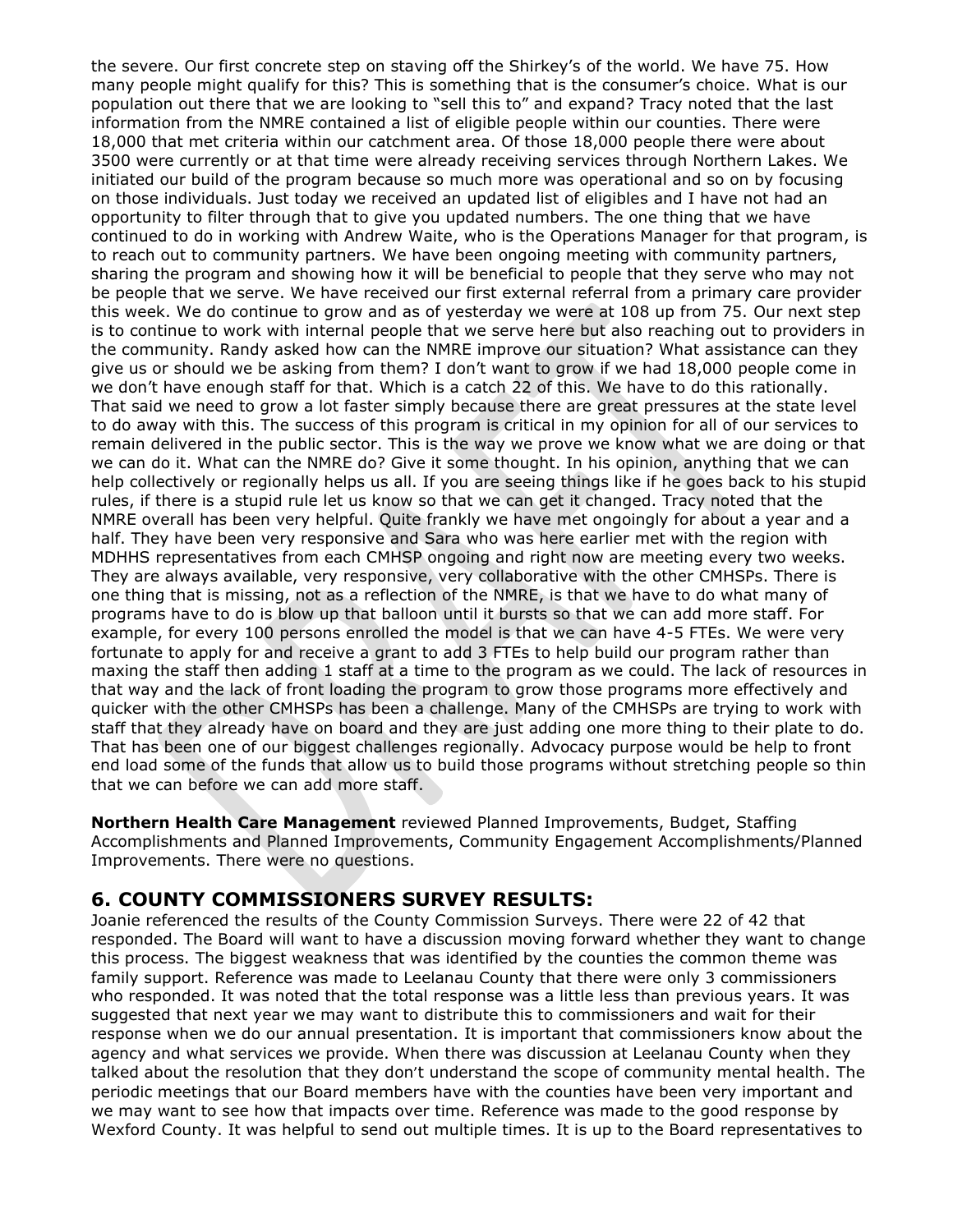ensure that their counties respond. The resolution to the bills really helped the county understand and once it was mentioned that there would not be local control, they were all on board.

# **7. FY 2022 OWNERSHIP LINKAGE PLAN:**

Joanie referenced that we have made many connections and those were identified. We need to leave our door open and make sure that people understand how to access our services. It was suggested that we develop a strategic plan that takes into consideration of engaging with these groups in a more formal way to assess our relationships and assess where they believe where community mental health ought to go moving forward. We need to keep that in mind as we go through our governance process improvement. We need to begin to understand how our role as a board might change about how that might improve our standing in the community as a true publicly owned entity and function as such.

# **8. AGENDA PLANNING OPTIONS:**

Agenda topics for the February 17, 2022 meeting: Update on Recipient Rights, Annual Recipient Rights Report to the Board, 2021 Annual Agency Performance Assessment, Distribute CEO Evaluation, Board Leadership Journal.

# **9. MEETING EVALUATION/COMMENTS:**

#1 – We spent our time on the most important governance topics – excellent

- #2 We encouraged diversity of viewpoints excellent
- #3 Our decisions were made collectively good
- #4 The Board used it's time effectively good

#5 – What is the most important thing the Board could do to improve our function as a Board? Comment – None.

# **10. OTHER/ADJOURN:**

Meeting adjourned at 2:20 p.m.

Respectfully Submitted,

Deb Lavender Executive Secretary

dsl (2/2/2022)